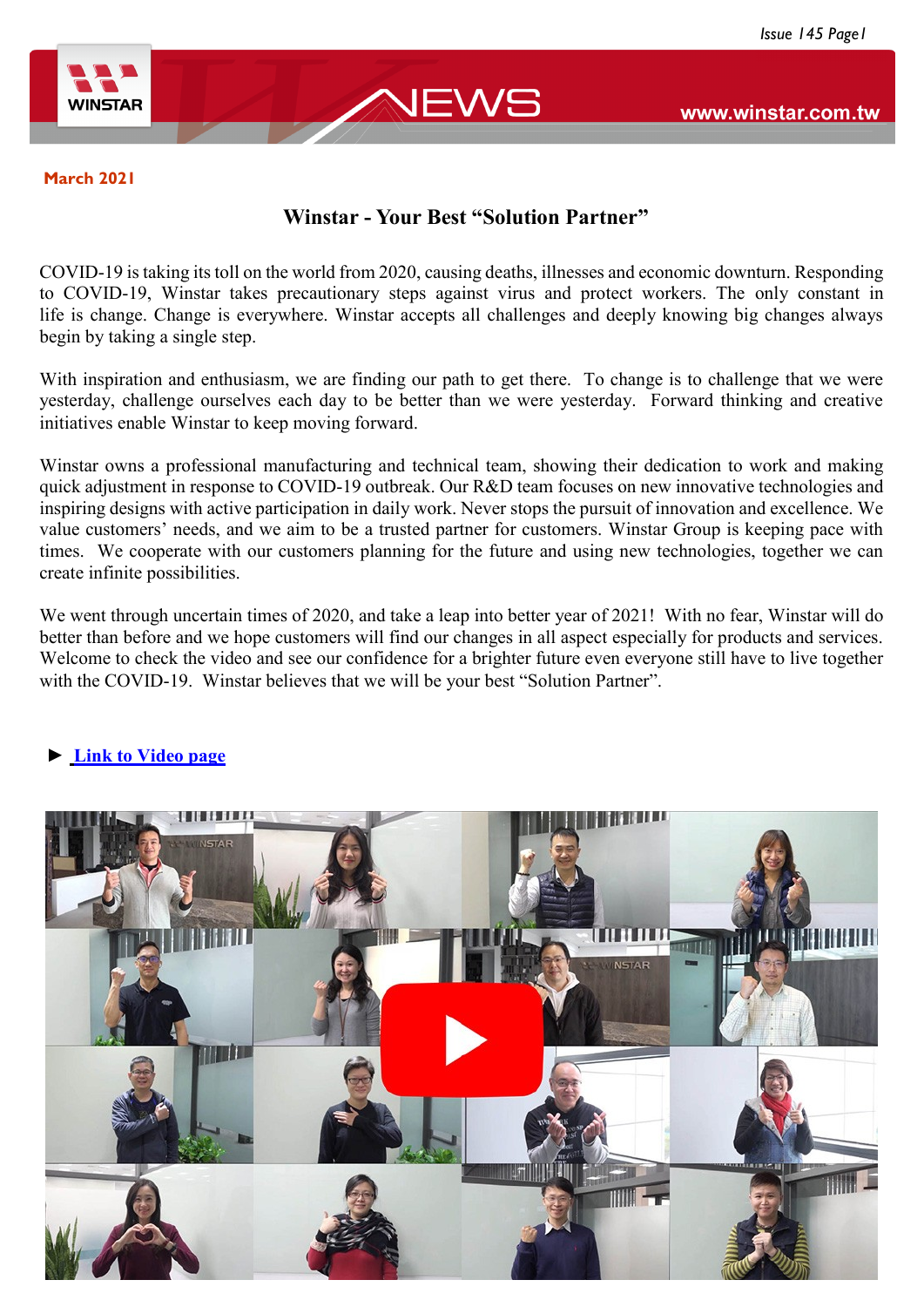

**► [Link to WF32DSLAJDNN0 web page](https://www.winstar.com.tw/products/tft-lcd/high-brightness-tft/wf32dslajdnn.html)**

## **3.2" High Brightness Portrait TFT WF32DSLAJDNN0**

NEWS

WF32DSLAJDNN0 is a 3.2 inch portrait mode TFT LCD module, made of resolution 240x320 pixels. This module is built in with ILI9341 driver IC, it supports 8080 MCU 8bit /9bit/16bit/18bit/ SPI (3 Wire/4 Wire) interface. WF32DSLAJDNN0 is a high brightness TFT-LCD module, typical value 1000 nits, contrast ratio 500:1 (typical value), view direction 6 o'clock, gray scale inversion direction 12 o'clock, anti-glare surface panel. If customers don't need High Brightness backlight, please choose WF32DTLAJDNN0. This WF32D series have Resistive Touch Panel for option, available models are WF32DTLAJDNT0 and WF32DSLAJDNT0 (High Brightness).

The power supply voltage (VCI) of WF32DSLAJDNN0 is from 2.5V to 3.3V, typical value 2.8V. It can be operating at temperatures from -20°C to +70°C and storage temperatures from -30°C to +80°C.

| WF32DSLAJDNN0                                                                         | <b>Dimension</b>                                                                                                  | <b>11" WINSTAR</b>    |
|---------------------------------------------------------------------------------------|-------------------------------------------------------------------------------------------------------------------|-----------------------|
| Size                                                                                  | 3.2 inch                                                                                                          |                       |
| Dot Matrix                                                                            | 240xRGBx320 (TFT)                                                                                                 | <b>HCHO</b>           |
| Module dimension                                                                      | 55.04(W)x77.6(H)x2.55(D) mm                                                                                       |                       |
| Active area                                                                           | 48.6x64.8 mm                                                                                                      | 0.02                  |
| Pixel pitch                                                                           | 0.2025x0.2025 mm                                                                                                  |                       |
| LCD type                                                                              | TFT, Normally White, Transmissive                                                                                 | gm/m <sup>3</sup>     |
| <b>View Direction</b>                                                                 | 6 o'clock                                                                                                         |                       |
| <b>Gray Scale Inversion</b><br>Direction                                              | 12 o'clock                                                                                                        | safe                  |
| <b>Aspect Ratio</b>                                                                   | Portrait                                                                                                          |                       |
| Driver IC                                                                             | ILI9341 or Equivalent                                                                                             |                       |
| Interface                                                                             | 8080 MCU 8bit /9bit/16bit/18bit/SPI                                                                               |                       |
| <b>Backlight Type</b>                                                                 | LED, Normally White                                                                                               |                       |
| <b>Touch Panel</b>                                                                    | RTP optional                                                                                                      |                       |
| Surface                                                                               | Anti-Glare                                                                                                        |                       |
| 2.72<br>3.22<br>3.00<br>3.50<br>$R$ G $B$<br>65.80(VA)<br>64.80(AA)<br>77.60(Outline) | 49.60(VA)<br>$1.15 \pm 0.15$<br>48.60(AA)<br>$2.55 \pm 0.2$<br>1.50<br>1.50<br>240xRGBx320<br>74.50<br>-Pull tape | 52.04<br>$4 - 21.00$  |
| 24.20±0.5<br>$5.00 + 0.5$<br>$17.26 \pm 0.5$                                          | distributions for d<br><b>MAX1.0</b><br>Stiffener<br>Contact side<br>40<br>$20.50 \pm 0.1$<br>$0.30 \pm 0.05$     | 40<br>$0.35 \pm 0.05$ |